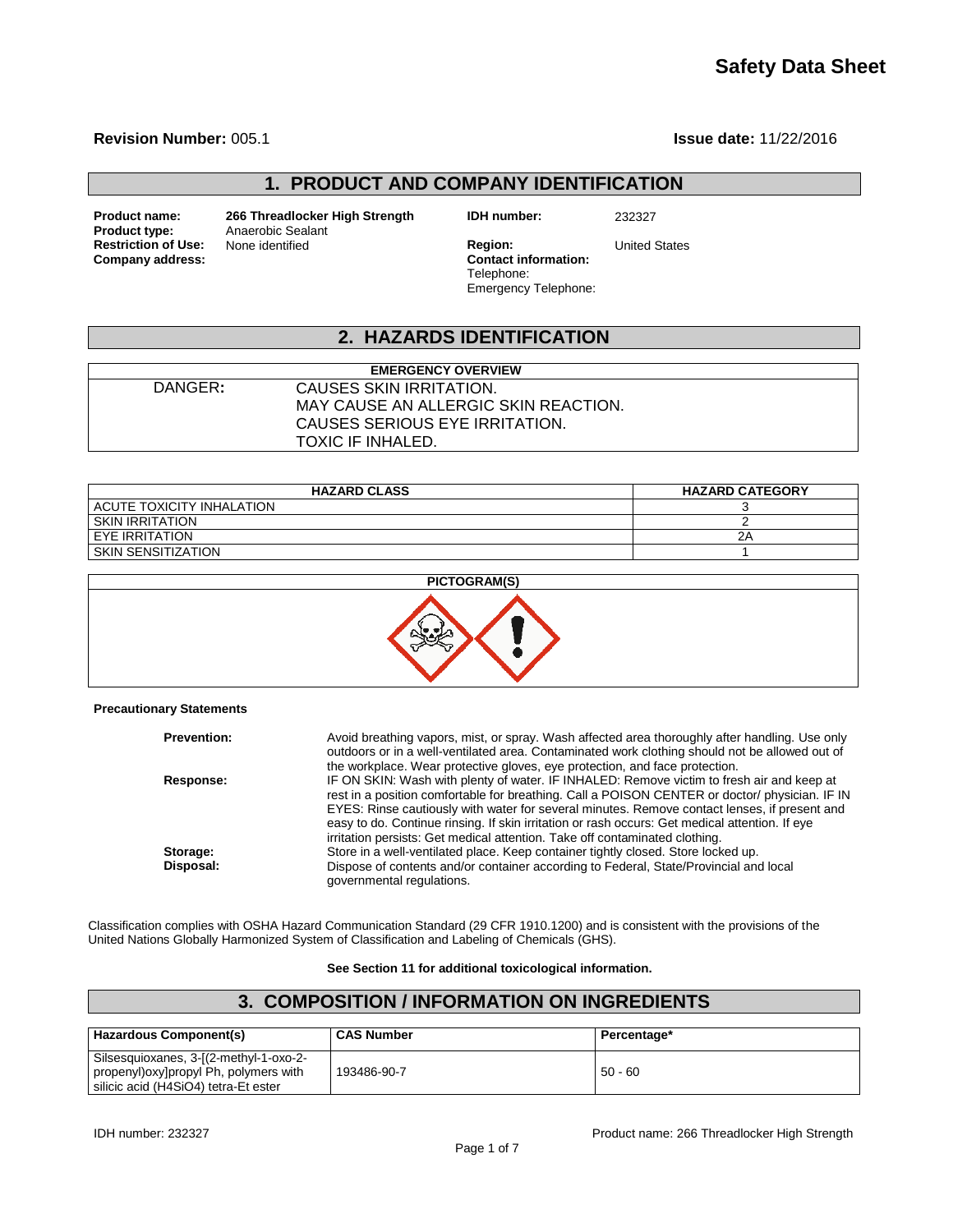| Maleimide resin                                       | 3006-93-7     | $10 - 20$ |
|-------------------------------------------------------|---------------|-----------|
| Hydroxyalkyl methacrylate                             | 27813-02-1    | $5 - 10$  |
| Silica, amorphous, treated                            | 68909-20-6    | $5 - 10$  |
| 2-Propenoic acid, 2-methyl-, (1-<br>methylethylidene) | 24448-20-2    | $1 - 5$   |
| Ethene, tetrafluoro-, homopolymer                     | 9002-84-0     | $1 - 5$   |
| Cumene hydroperoxide                                  | $80 - 15 - 9$ | $1 - 5$   |
| Polyglycol dimethacrylate                             | 25852-47-5    | $1 - 5$   |
| Saccharin                                             | $81 - 07 - 2$ | $1 - 5$   |
| Cumene                                                | $98 - 82 - 8$ | $0.1 - 1$ |
| 1-Acetyl-2-phenylhydrazine                            | 114-83-0      | $0.1 - 1$ |
| Methacrylic acid                                      | 79-41-4       | $0.1 - 1$ |

\* Exact percentages may vary or are trade secret. Concentration range is provided to assist users in providing appropriate protections.

| <b>4. FIRST AID MEASURES</b>       |                                                                                                                                                                             |  |  |  |
|------------------------------------|-----------------------------------------------------------------------------------------------------------------------------------------------------------------------------|--|--|--|
| Inhalation:                        | Move to fresh air. If not breathing, give artificial respiration. If breathing is<br>difficult, give oxygen. Get medical attention.                                         |  |  |  |
| Skin contact:                      | Remove contaminated clothing and footwear. Immediately flush skin with<br>plenty of water (using soap, if available). Wash clothing before reuse. Get<br>medical attention. |  |  |  |
| Eye contact:                       | Rinse immediately with plenty of water, also under the eyelids, for at least 15<br>minutes. Get medical attention.                                                          |  |  |  |
| Ingestion:                         | DO NOT induce vomiting unless directed to do so by medical personnel.<br>Never give anything by mouth to an unconscious person. Get medical<br>attention.                   |  |  |  |
| Symptoms:                          | See Section 11.                                                                                                                                                             |  |  |  |
| <b>5. FIRE FIGHTING MEASURES</b>   |                                                                                                                                                                             |  |  |  |
| <b>Extinguishing media:</b>        | Water spray (fog), foam, dry chemical or carbon dioxide.                                                                                                                    |  |  |  |
| Special firefighting procedures:   | Wear self-contained breathing apparatus and full protective clothing, such as<br>turn-out gear. In case of fire, keep containers cool with water spray.                     |  |  |  |
| Unusual fire or explosion hazards: | Uncontrolled polymerization may occur at high temperatures resulting in<br>explosions or rupture of storage containers.                                                     |  |  |  |
| Hazardous combustion products:     | Oxides of carbon. Oxides of nitrogen. Formaldehyde. Irritating organic<br>vapours.                                                                                          |  |  |  |
|                                    |                                                                                                                                                                             |  |  |  |

## **6. ACCIDENTAL RELEASE MEASURES**

**Use personal protection recommended in Section 8, isolate the hazard area and deny entry to unnecessary and unprotected personnel.**

| <b>Environmental precautions:</b> | Do not allow product to enter sewer or waterways.                                                                                                                                                                                                                                                                                                                                                                                                                            |  |
|-----------------------------------|------------------------------------------------------------------------------------------------------------------------------------------------------------------------------------------------------------------------------------------------------------------------------------------------------------------------------------------------------------------------------------------------------------------------------------------------------------------------------|--|
| Clean-up methods:                 | Remove all sources of ignition. Evacuate and ventilate spill area; dike spill to<br>prevent entry into water system; wear full protective equipment during clean-<br>up. Soak up with inert absorbent material (e.g. sand, silica gel, acid binder,<br>universal binder, sawdust). Scrape up as much material as possible. Store in a<br>partly filled, closed container until disposal. Refer to Section 8 "Exposure"<br>Controls / Personal Protection" prior to clean up. |  |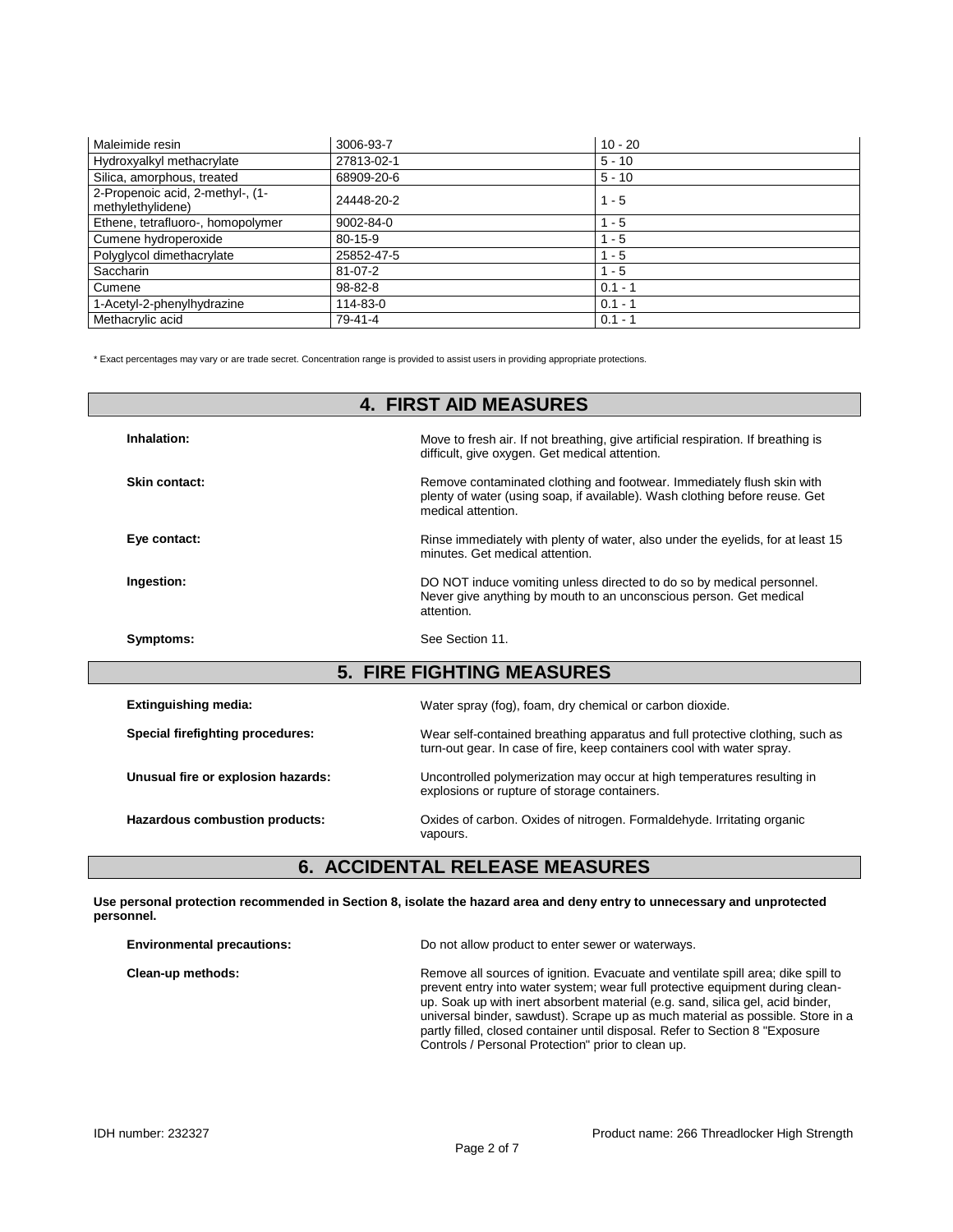# **7. HANDLING AND STORAGE**

Handling: **Handling: Prevent contact with eyes**, skin and clothing. Do not breathe vapor and mist. Wash thoroughly after handling. Use only with adequate ventilation. Keep container closed. Refer to Section 8.

**Storage:** For safe storage, store at or below 38 °C (100.4 °F) Keep in a cool, well ventilated area away from heat, sparks and open flame. Keep container tightly closed until ready for use.

### **8. EXPOSURE CONTROLS / PERSONAL PROTECTION**

**Employers should complete an assessment of all workplaces to determine the need for, and selection of, proper exposure controls and protective equipment for each task performed.**

| <b>Hazardous Component(s)</b>                                                                                             | <b>ACGIH TLV</b>                | <b>OSHA PEL</b>                            | <b>AIHA WEEL</b>                           | <b>OTHER</b>                                                       |
|---------------------------------------------------------------------------------------------------------------------------|---------------------------------|--------------------------------------------|--------------------------------------------|--------------------------------------------------------------------|
| Silsesquioxanes, 3-[(2-methyl-1-oxo-2-<br>propenyl) oxy] propyl Ph, polymers with<br>silicic acid (H4SiO4) tetra-Et ester | None                            | None                                       | None                                       | None                                                               |
| Maleimide resin                                                                                                           | None                            | None                                       | None                                       | None                                                               |
| Hydroxyalkyl methacrylate                                                                                                 | None                            | None                                       | None                                       | 1 ppm TWA<br>3 ppm STEL                                            |
| Silica, amorphous, treated                                                                                                | 10 mg/m3 TWA<br>Inhalable dust. | 6 mg/m3 TWA                                | None                                       | None                                                               |
| 2-Propenoic acid, 2-methyl-, (1-<br>methylethylidene)                                                                     | None                            | None                                       | None                                       | None                                                               |
| Ethene, tetrafluoro-, homopolymer                                                                                         | None                            | None                                       | None                                       | 10 mg/m3 TWA Total<br>dust.<br>5 mg/m3 TWA<br>Respirable fraction. |
| Cumene hydroperoxide                                                                                                      | None                            | None                                       | 1 ppm $(6 \text{ mg/m3})$<br>TWA<br>(SKIN) | None                                                               |
| Polyglycol dimethacrylate                                                                                                 | None                            | None                                       | None                                       | None                                                               |
| Saccharin                                                                                                                 | None                            | None                                       | None                                       | None                                                               |
| Cumene                                                                                                                    | 50 ppm TWA                      | 50 ppm (245 mg/m3)<br><b>PEL</b><br>(SKIN) | None                                       | None                                                               |
| 1-Acetyl-2-phenylhydrazine                                                                                                | None                            | None                                       | None                                       | None                                                               |
| Methacrylic acid                                                                                                          | 20 ppm TWA                      | None                                       | None                                       | None                                                               |

**Engineering controls:** Provide adequate local exhaust ventilation to maintain worker exposure below exposure limits.

**Respiratory protection:** Use NIOSH approved respirator if there is potential to exceed exposure limit(s).

**Eye/face protection:** Safety goggles or safety glasses with side shields. Full face protection should Safety and Safety goggles or safety glasses with side shields. Full face protection should be used if the potential for splashing or spraying of product exists. Safety showers and eye wash stations should be available.

**Skin protection: Skin protection:** Use chemical resistant, impermeable clothing including gloves and either an apron or body suit to prevent skin contact. Neoprene gloves.

#### **9. PHYSICAL AND CHEMICAL PROPERTIES**

**Physical state:** Liquid Color: Liquid Color: Liquid Color: **Color:** Red, Orange **Color:** Red, Orange **Color:** Red, Orange **Color:** Red, Orange **Color:** Red, Orange **Color:** Red, Orange **Color:** Red, Orange **Color:** Red, Orange **Color:** Red, Orange **Color:** Red, Orange **Color:** Red **Odor:** Mild **Odor threshold:** Not available. **pH:**<br> **Vapor pressure:**<br>
Vapor pressure:<br>  $\frac{1}{2}$  A and  $\frac{1}{2}$  A and  $\frac{1}{2}$  A and  $\frac{1}{2}$  A and  $\frac{1}{2}$  A and  $\frac{1}{2}$  A and  $\frac{1}{2}$  A and  $\frac{1}{2}$  A and  $\frac{1}{2}$  A and  $\frac{1}{2}$  A and  $\frac{1}{2}$  A and  $\frac$ **Boiling point/range:** 

**Vapor pressure:** < 5 mm hg (80 °F (26.7 °C))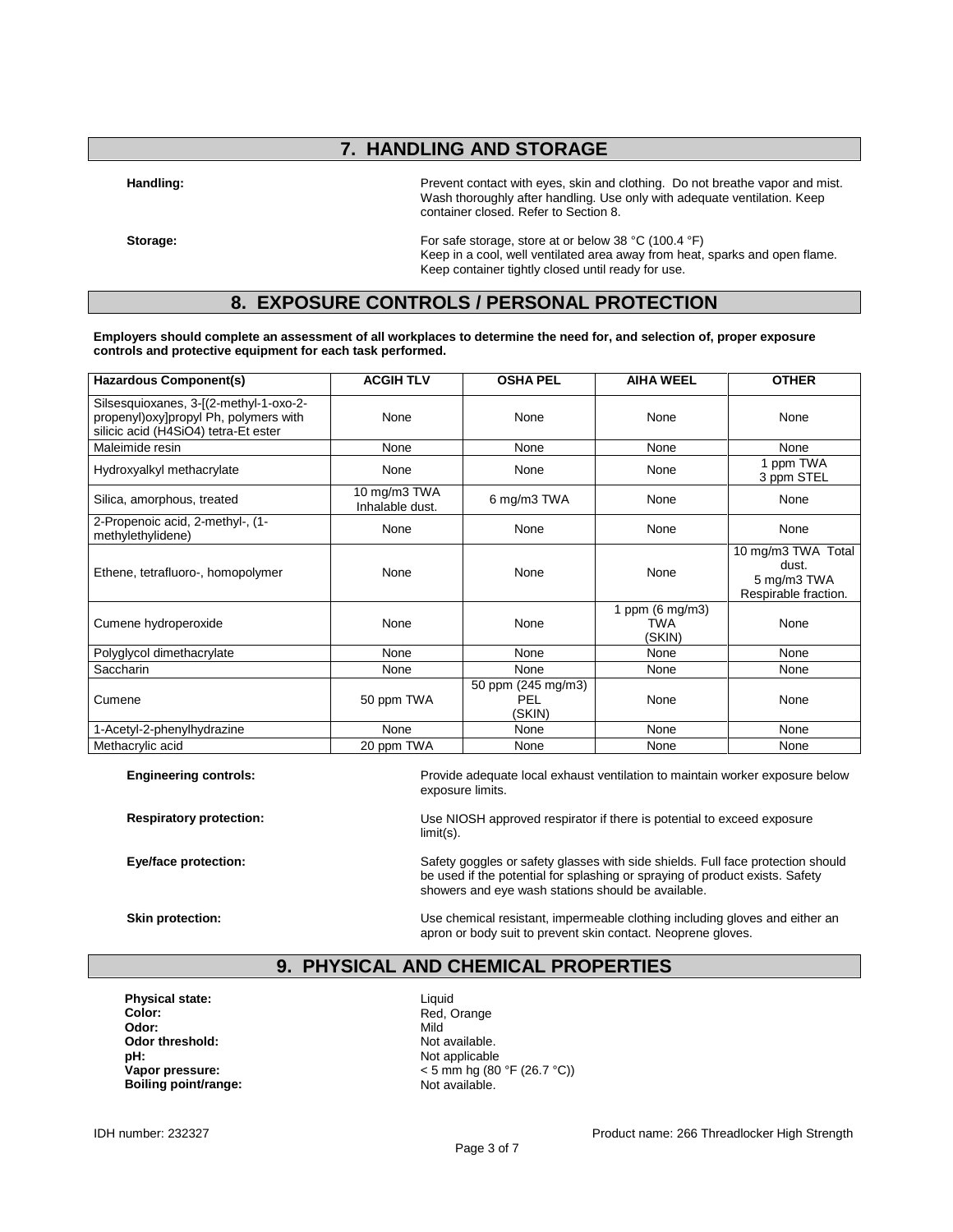| Melting point/ range:                    | Not available.             |
|------------------------------------------|----------------------------|
| Specific gravity:                        | 1.1937                     |
| Vapor density:                           | Not available.             |
| Flash point:                             | $>93.3$ °C ( $>199.94$ °F) |
| Flammable/Explosive limits - lower:      | Not available.             |
| Flammable/Explosive limits - upper:      | Not available.             |
| <b>Autoignition temperature:</b>         | Not available.             |
| <b>Flammability:</b>                     | Not applicable             |
| <b>Evaporation rate:</b>                 | Not available.             |
| Solubility in water:                     | Slight                     |
| Partition coefficient (n-octanol/water): | Not available.             |
| <b>VOC content:</b>                      | 1.16 %; 11.08 g/l          |
| <b>Viscosity:</b>                        | Not available.             |
| <b>Decomposition temperature:</b>        | Not available.             |

# **10. STABILITY AND REACTIVITY**

| Stability:                                  | Stable under normal conditions of storage and use.                                                                              |  |
|---------------------------------------------|---------------------------------------------------------------------------------------------------------------------------------|--|
| Hazardous reactions:                        | None under normal processing. Polymerization may occur at elevated temperature or in the<br>presence of incompatible materials. |  |
| <b>Hazardous decomposition</b><br>products: | Oxides of carbon. Formaldehyde. Irritating organic vapours. Oxides of nitrogen.                                                 |  |
| Incompatible materials:                     | Strong acids and oxidizing agents. Amines. Sulfur. Strong alkalis. Reducing agents.<br>Peroxides. Azo-compounds.                |  |
| <b>Reactivity:</b>                          | Not available.                                                                                                                  |  |
| Conditions to avoid:                        | Elevated temperatures. Heat, flames, sparks and other sources of ignition. Store away from<br>incompatible materials.           |  |
| <b>TOVICOLOGICAL INFORMATION</b><br>44      |                                                                                                                                 |  |

## **11. TOXICOLOGICAL INFORMATION**

**Relevant routes of exposure:** Skin, Inhalation, Eyes, Ingestion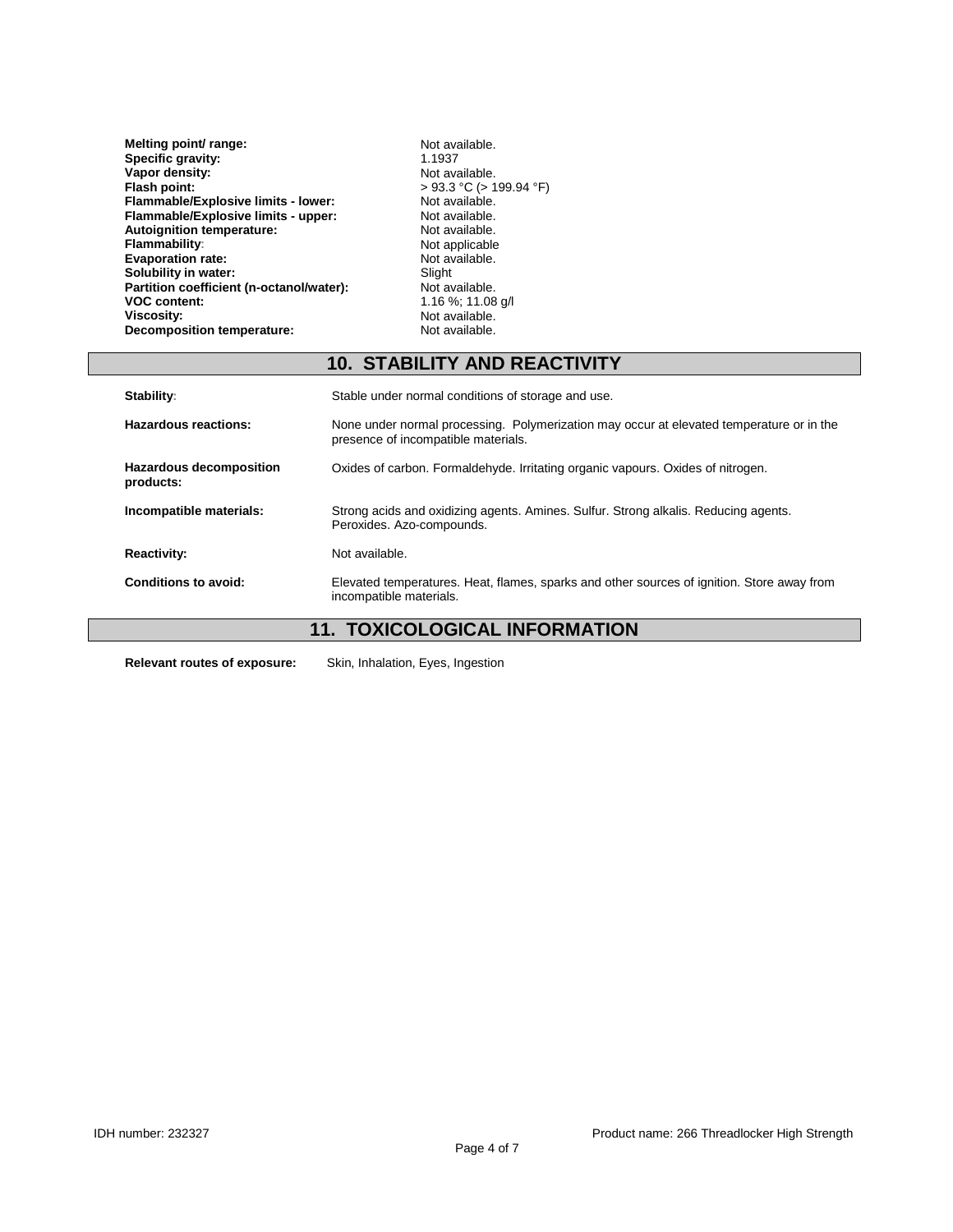#### **Potential Health Effects/Symptoms**

| Inhalation:          | Toxic by inhalation. Inhalation of vapors or mists of the product may be irritating to the |
|----------------------|--------------------------------------------------------------------------------------------|
|                      | respiratory system.                                                                        |
| <b>Skin contact:</b> | Causes skin irritation. May cause allergic skin reaction.                                  |
| Eye contact:         | Causes serious eye irritation.                                                             |
| Ingestion:           | May cause gastrointestinal tract irritation if swallowed.                                  |
|                      |                                                                                            |

| Hazardous Component(s)                                                                                                    | <b>LD50s and LC50s</b>                                                                                                                                                                                                                                                                                  | Immediate and Delayed Health Effects                                  |  |
|---------------------------------------------------------------------------------------------------------------------------|---------------------------------------------------------------------------------------------------------------------------------------------------------------------------------------------------------------------------------------------------------------------------------------------------------|-----------------------------------------------------------------------|--|
| Silsesquioxanes, 3-[(2-methyl-1-oxo-2-<br>propenyl) oxy] propyl Ph, polymers with<br>silicic acid (H4SiO4) tetra-Et ester | None                                                                                                                                                                                                                                                                                                    | Allergen, Irritant                                                    |  |
| Maleimide resin                                                                                                           | None                                                                                                                                                                                                                                                                                                    | No Target Organs                                                      |  |
| Hydroxyalkyl methacrylate                                                                                                 | None                                                                                                                                                                                                                                                                                                    | Irritant, Allergen                                                    |  |
| Silica, amorphous, treated                                                                                                | None                                                                                                                                                                                                                                                                                                    | No Target Organs                                                      |  |
| 2-Propenoic acid, 2-methyl-, (1-<br>methylethylidene)                                                                     | None                                                                                                                                                                                                                                                                                                    | Irritant, Allergen                                                    |  |
| Ethene, tetrafluoro-, homopolymer                                                                                         | None                                                                                                                                                                                                                                                                                                    | No Target Organs                                                      |  |
| Cumene hydroperoxide                                                                                                      | Allergen, Central nervous system, Corrosive,<br>Inhalation LC50 (Mouse, $4 h$ ) = 200 mg/l                                                                                                                                                                                                              |                                                                       |  |
| Polyglycol dimethacrylate                                                                                                 | None                                                                                                                                                                                                                                                                                                    | Allergen, Irritant                                                    |  |
| <b>Saccharin</b>                                                                                                          | Oral LD50 (Mouse) = $17$ g/kg                                                                                                                                                                                                                                                                           | No Target Organs                                                      |  |
| Cumene                                                                                                                    | Oral LD50 (Rat) = $2.91$ g/kg<br>Oral LD50 (Rat) = $1,400$ mg/kg<br>Inhalation LC50 (Rat, $4 h$ ) = 8000 ppm                                                                                                                                                                                            | Central nervous system, Irritant, Lung                                |  |
| 1-Acetyl-2-phenylhydrazine                                                                                                | Oral LD50 (Mouse) = $270$ mg/kg                                                                                                                                                                                                                                                                         | Allergen, Blood, Kidney, Mutagen, Some<br>evidence of carcinogenicity |  |
| Methacrylic acid                                                                                                          | Oral LD50 (Mouse) = $1,332$ mg/kg<br>Oral LD50 (Mouse) = $1,600$ mg/kg<br>Oral LD50 (Mouse) = $1,250$ mg/kg<br>Oral LD50 (Rabbit) = $1,200$ mg/kg<br>Oral LD50 (Rat) = $1,060$ mg/kg<br>Oral LD50 (Rat) = $2,224$ mg/kg<br>Dermal LD50 (Rabbit) = 500 mg/kg<br>Inhalation LC50 (Rat, $4 h$ ) = 7.1 mg/l | Corrosive, Irritant, Allergen                                         |  |

| Hazardous Component(s)                                                                                                    | <b>NTP Carcinogen</b>                               | <b>IARC Carcinogen</b> | <b>OSHA Carcinogen</b><br>(Specifically Regulated) |
|---------------------------------------------------------------------------------------------------------------------------|-----------------------------------------------------|------------------------|----------------------------------------------------|
| Silsesquioxanes, 3-[(2-methyl-1-oxo-2-<br>propenyl) oxy] propyl Ph, polymers with<br>silicic acid (H4SiO4) tetra-Et ester | No                                                  | No                     | No                                                 |
| Maleimide resin                                                                                                           | No                                                  | No                     | No                                                 |
| Hydroxyalkyl methacrylate                                                                                                 | No                                                  | No                     | No                                                 |
| Silica, amorphous, treated                                                                                                | No                                                  | No                     | No                                                 |
| 2-Propenoic acid, 2-methyl-, (1-<br>methylethylidene)                                                                     | No                                                  | No                     | No                                                 |
| Ethene, tetrafluoro-, homopolymer                                                                                         | No.                                                 | No                     | No.                                                |
| Cumene hydroperoxide                                                                                                      | No                                                  | No                     | No.                                                |
| Polyglycol dimethacrylate                                                                                                 | No                                                  | No                     | No                                                 |
| Saccharin                                                                                                                 | No.                                                 | No.                    | No.                                                |
| Cumene                                                                                                                    | Reasonably Anticipated to be<br>a Human Carcinogen. | Group 2B               | No                                                 |
| 1-Acetyl-2-phenylhydrazine                                                                                                | No.                                                 | No.                    | No.                                                |
| Methacrylic acid                                                                                                          | N <sub>0</sub>                                      | No.                    | N <sub>0</sub>                                     |

# **12. ECOLOGICAL INFORMATION**

**Ecological information:** Not available.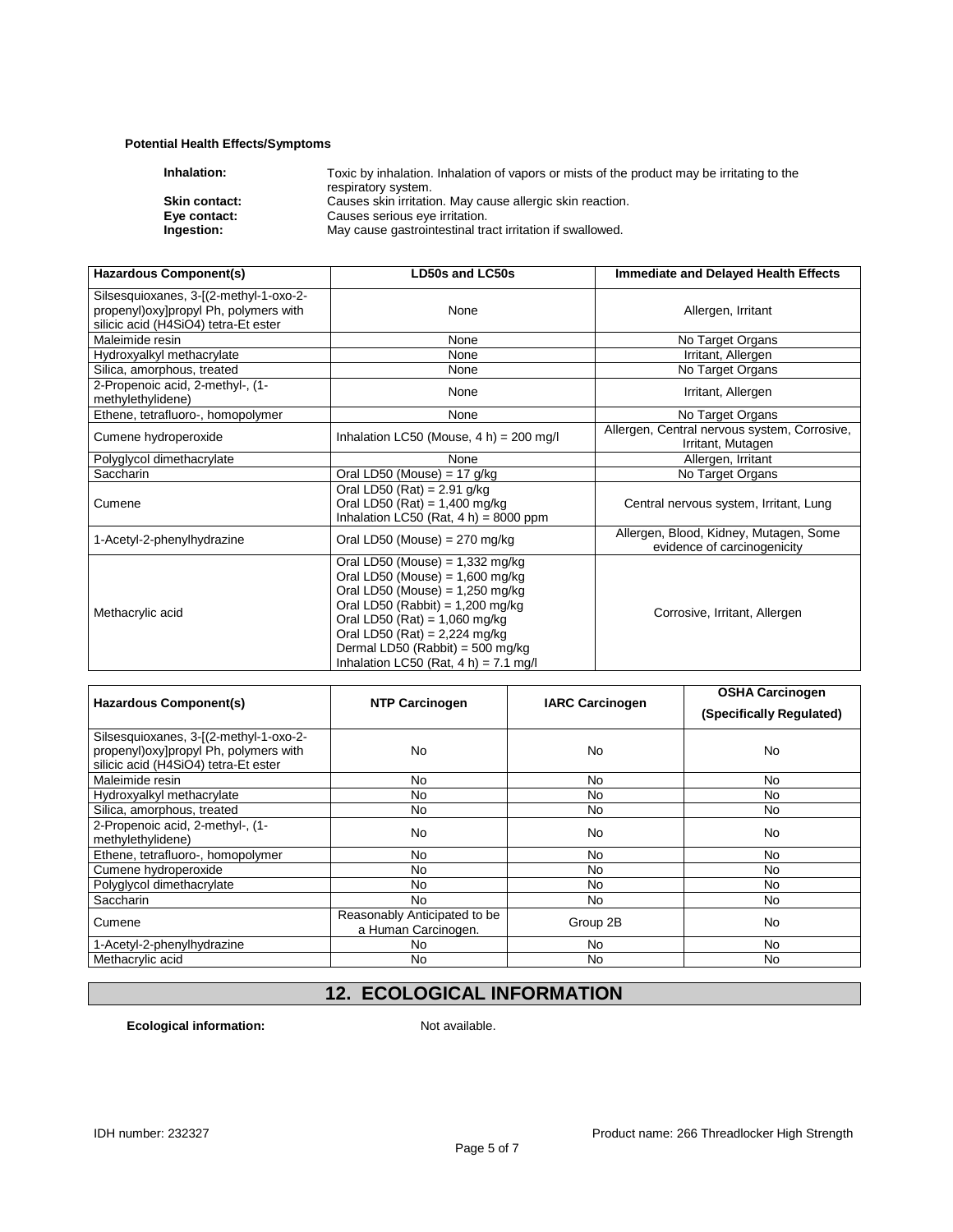# **13. DISPOSAL CONSIDERATIONS**

#### **Information provided is for unused product only.**

**Recommended method of disposal:** Follow all local, state, federal and provincial regulations for disposal.

**Hazardous waste number:** Not a RCRA hazardous waste.

# **14. TRANSPORT INFORMATION**

**The transport information provided in this section only applies to the material/formulation itself, and is not specific to any package/configuration.**

| U.S. Department of Transportation Ground (49 CFR)                                                                                              |                                                                                     |
|------------------------------------------------------------------------------------------------------------------------------------------------|-------------------------------------------------------------------------------------|
| Proper shipping name:                                                                                                                          | RQ, Environmentally hazardous substance, liquid, n.o.s.                             |
| Hazard class or division:                                                                                                                      | 9                                                                                   |
| Identification number:                                                                                                                         | UN 3082                                                                             |
| Packing group:                                                                                                                                 | Ш                                                                                   |
| <b>DOT Hazardous Substance(s):</b>                                                                                                             | alpha, alpha-Dimethylbenzylhydroperoxide                                            |
| International Air Transportation (ICAO/IATA)<br>Proper shipping name:<br>Hazard class or division:<br>Identification number:<br>Packing group: | RQ, Environmentally hazardous substance, liquid, n.o.s.<br>9<br>UN 3082<br>Ш        |
| <b>Water Transportation (IMO/IMDG)</b><br>Proper shipping name:<br>Hazard class or division:<br>Identification number:<br>Packing group:       | RQ. ENVIRONMENTALLY HAZARDOUS SUBSTANCE, LIQUID, N.O.S.<br>9<br><b>UN 3082</b><br>Ш |

**15. REGULATORY INFORMATION**

#### **United States Regulatory Information**

| <b>TSCA 8 (b) Inventory Status:</b>                                                                           | All components are listed or are exempt from listing on the Toxic Substances Control Act<br>Inventory.                                                                                                                                                                                                                                                                                                                        |
|---------------------------------------------------------------------------------------------------------------|-------------------------------------------------------------------------------------------------------------------------------------------------------------------------------------------------------------------------------------------------------------------------------------------------------------------------------------------------------------------------------------------------------------------------------|
| TSCA 12 (b) Export Notification:                                                                              | Ethene, tetrafluoro-, homopolymer (CAS# 9002-84-0).                                                                                                                                                                                                                                                                                                                                                                           |
| <b>CERCLA/SARA Section 302 EHS:</b><br><b>CERCLA/SARA Section 311/312:</b><br><b>CERCLA/SARA Section 313:</b> | None above reporting de minimis.<br>Immediate Health, Delayed Health<br>This product contains the following toxic chemicals subject to the reporting requirements of<br>section 313 of the Emergency Planning and Community Right-To-Know Act of 1986 (40<br>CFR 372). Cumene hydroperoxide (CAS# 80-15-9). Saccharin (CAS# 81-07-2).                                                                                         |
| <b>CERCLA Reportable quantity:</b>                                                                            | Cumene hydroperoxide (CAS# 80-15-9) 10 lbs. (4.54 kg)                                                                                                                                                                                                                                                                                                                                                                         |
| <b>California Proposition 65:</b>                                                                             | This product contains a chemical known in the State of California to cause cancer. This<br>product contains a chemical known to the State of California to cause birth defects or other<br>reproductive harm.                                                                                                                                                                                                                 |
| <b>Canada Regulatory Information</b>                                                                          |                                                                                                                                                                                                                                                                                                                                                                                                                               |
| <b>CEPA DSL/NDSL Status:</b>                                                                                  | Contains one or more components listed on the Non-Domestic Substances List. All other<br>components are listed on or are exempt from listing on the Domestic Substances List.<br>Components listed on the NDSL must be tracked by all Canadian Importers of Record as<br>required by Environment Canada. They may be imported into Canada in limited quantities.<br>Please contact Regulatory Affairs for additional details. |

## **16. OTHER INFORMATION**

**This safety data sheet contains changes from the previous version in sections:** Reviewed SDS. Reissued with new date.